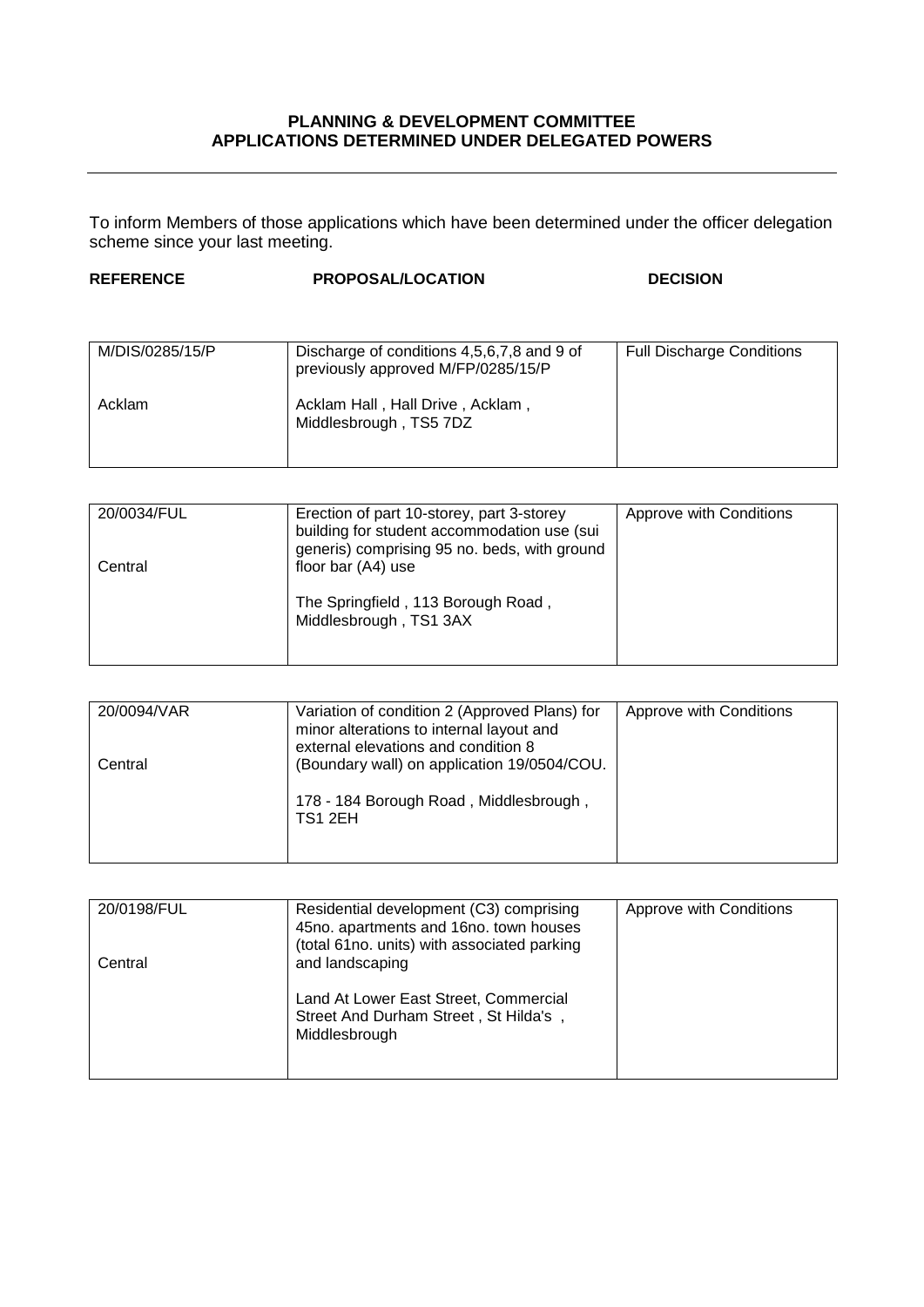| 20/0255/VAR | Variation of condition no 2 (Approved Plans &   Approve with Conditions<br>Documents) on planning application<br>18/0122/FUL |  |
|-------------|------------------------------------------------------------------------------------------------------------------------------|--|
| Central     | Riverside Park Road, Middlesbrough,                                                                                          |  |
|             |                                                                                                                              |  |

| 20/0265/FUL         | Retrospective application for a single storey<br>extension to front | Refuse and enforce |
|---------------------|---------------------------------------------------------------------|--------------------|
| Longlands/Beechwood | 75 Eden Road, Middlesbrough, TS4 2SD                                |                    |

| 20/0346/FUL | First floor extension to side               | Approve with Conditions |
|-------------|---------------------------------------------|-------------------------|
| Acklam      | 53 Glendale Road, Middlesbrough, TS5<br>7QE |                         |

| 20/0400/FUL | Single storey extension to side and rear      | Approve with Conditions |
|-------------|-----------------------------------------------|-------------------------|
| Trimdon     | 59 Runswick Avenue, Middlesbrough, TS5<br>8HY |                         |

| 20/0445/DIS | Discharge of condition 7 (Foul and Surface<br>Water NWL) on planning application<br>20/0113/FUL | Part Discharge Conditions |
|-------------|-------------------------------------------------------------------------------------------------|---------------------------|
| Central     | 63 North Ormesby Road, Middlesbrough,<br>TS4 2AF                                                |                           |

| 20/0454/PNO | Temporary siting of marquee                                   | <b>Prior Notification Not</b><br>Required/No Obj |
|-------------|---------------------------------------------------------------|--------------------------------------------------|
| Central     | Middlesbrough College, Dock Street,<br>Middlesbrough, TS2 1AD |                                                  |
|             |                                                               |                                                  |

| 20/0461/FUL | Two storey extension to side and single<br>storey extension to rear | Approve with Conditions |
|-------------|---------------------------------------------------------------------|-------------------------|
| Kader       | 5 Chilton Close, Middlesbrough, TS5 8LT                             |                         |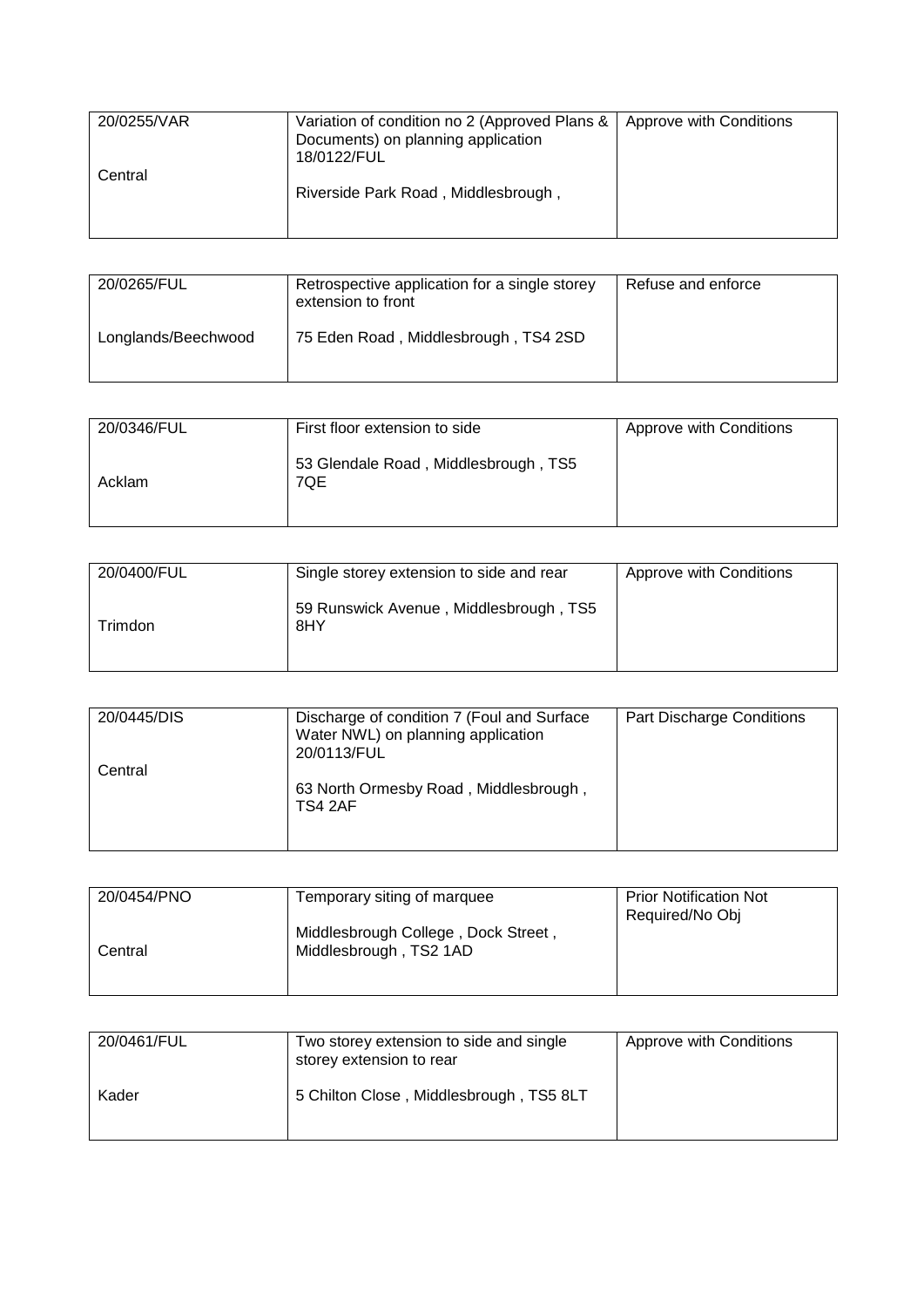| 20/0472/FUL | Single storey extension to side and rear | Approve with Conditions |
|-------------|------------------------------------------|-------------------------|
| Linthorpe   | 20 Patey Court, Middlesbrough, TS5 5DJ   |                         |

| 20/0479/FUL | Single storey extension to rear and<br>conversion of part of garage to habitable<br>room | Approve with Conditions |
|-------------|------------------------------------------------------------------------------------------|-------------------------|
| Nunthorpe   | 8 Wildon Grange, Middlesbrough, TS7 0RJ                                                  |                         |

| 20/0483/FUL                  | Single storey extension to the rear    | Approve with Conditions |
|------------------------------|----------------------------------------|-------------------------|
| <b>Stainton And Thornton</b> | 9 Church Close, Middlesbrough, TS8 9AF |                         |

| 20/0490/FUL | Two storey extension to side, single storey<br>extension to front and single storey extension<br>to rear (Demolition of existing garage) | Approve with Conditions |
|-------------|------------------------------------------------------------------------------------------------------------------------------------------|-------------------------|
| Trimdon     | 62 Baldoon Sands, Middlesbrough, TS5<br>8UF                                                                                              |                         |

| 20/0499/FUL | Car port to side                                    | Approve with Conditions |
|-------------|-----------------------------------------------------|-------------------------|
| Nunthorpe   | 8 Church Lane, Nunthorpe, Middlesbrough,<br>TS7 0PD |                         |

| 20/0504/COU | Retrospective change of use from B1 (Light)<br>Industrial) to B2 (General Industrial) | Approve with Conditions |
|-------------|---------------------------------------------------------------------------------------|-------------------------|
| Central     | Unit 3, Washington Street, Middlesbrough,<br>TS2 1DW                                  |                         |

| 20/0506/FUL           | Single storey extension to rear (demolition of<br>existing conservatory) | Approve with Conditions |
|-----------------------|--------------------------------------------------------------------------|-------------------------|
| Stainton And Thornton | 24 St Austell Close, Middlesbrough, TS8<br>9NQ                           |                         |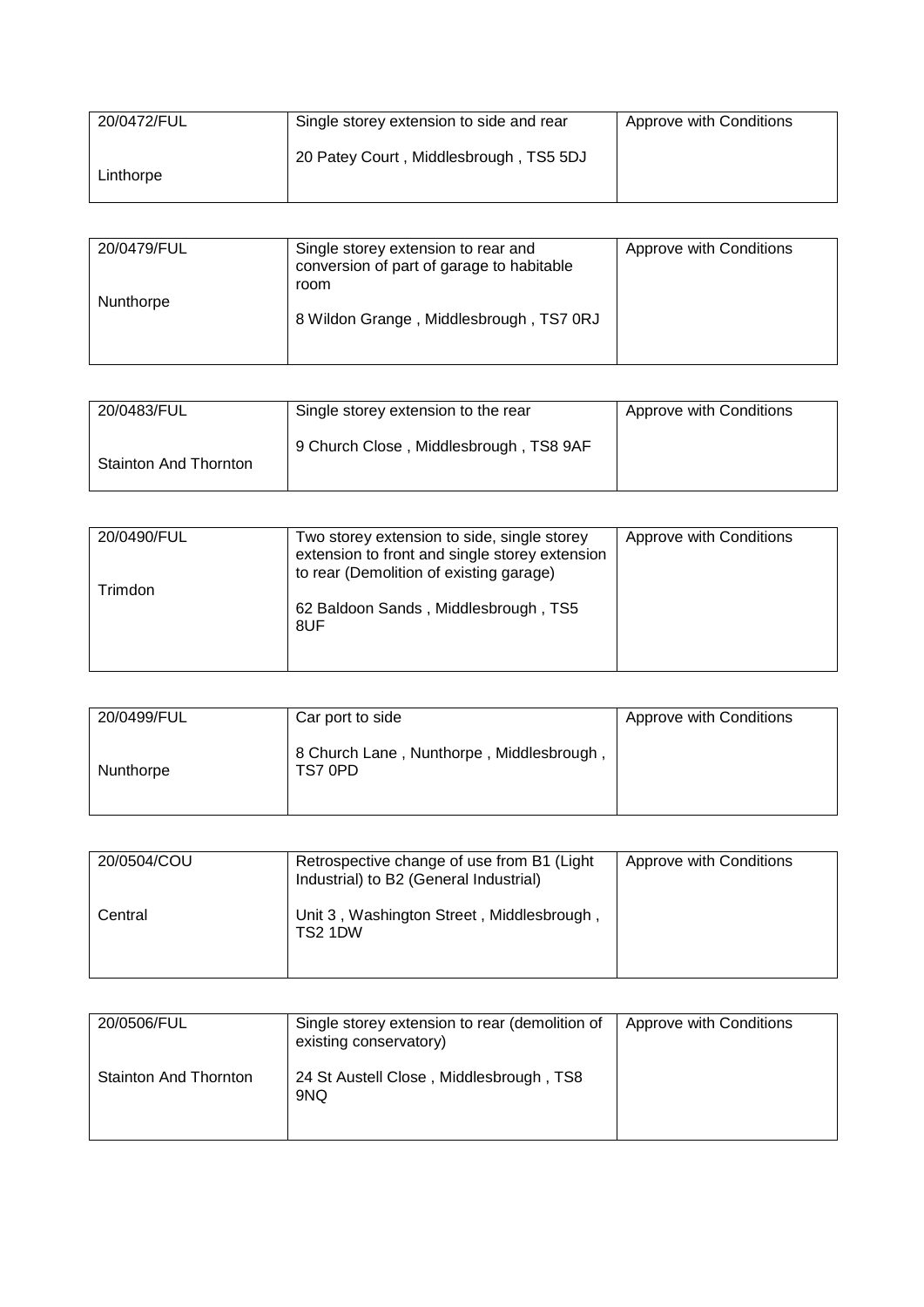| 20/0512/FUL | Garage conversion, single storey front and<br>rear extensions and pitch roof to side porch<br>and existing side extension. | Approve with Conditions |
|-------------|----------------------------------------------------------------------------------------------------------------------------|-------------------------|
| Nunthorpe   | 3 Kent Close, Middlesbrough, TS7 0BT                                                                                       |                         |

| 20/0515/FUL | Single storey extension to front            | Refused |
|-------------|---------------------------------------------|---------|
| Hemlington  | 6 Brampton Close, Middlesbrough, TS8<br>9HD |         |

| 20/0519/FUL | Single storey extension to front and new<br>pitched roof over existing front offshoot | Approve with Conditions |
|-------------|---------------------------------------------------------------------------------------|-------------------------|
| Nunthorpe   | 1 Harter Close, Middlesbrough, TS7 0QR                                                |                         |

| 20/0520/FUL                    | Demolition of chimney stack             | Approve with Conditions |
|--------------------------------|-----------------------------------------|-------------------------|
| <b>Berwick Hills/Pallister</b> | 28 Malling Walk, Middlesbrough, TS3 8QH |                         |

| 20/0536/VAR        | Variation of condition 3 (Materials) on<br>application 17/0762/FUL for the replacement<br>of brickwork with render | Approve with Conditions |
|--------------------|--------------------------------------------------------------------------------------------------------------------|-------------------------|
| Brambles/Thorntree | 142 Roworth Road, Middlesbrough, TS3<br>9PJ                                                                        |                         |

| 20/0529/FUL | Conservatory for use as visiting area                         | Approve with Conditions |
|-------------|---------------------------------------------------------------|-------------------------|
| Central     | Roseleigh Care Home, Lytton Street,<br>Middlesbrough, TS4 2BZ |                         |

| 20/0530/FUL         | Single storey extension to rear              | Approve with Conditions |
|---------------------|----------------------------------------------|-------------------------|
| Longlands/Beechwood | 35 Longlands Road, Middlesbrough, TS4<br>2JS |                         |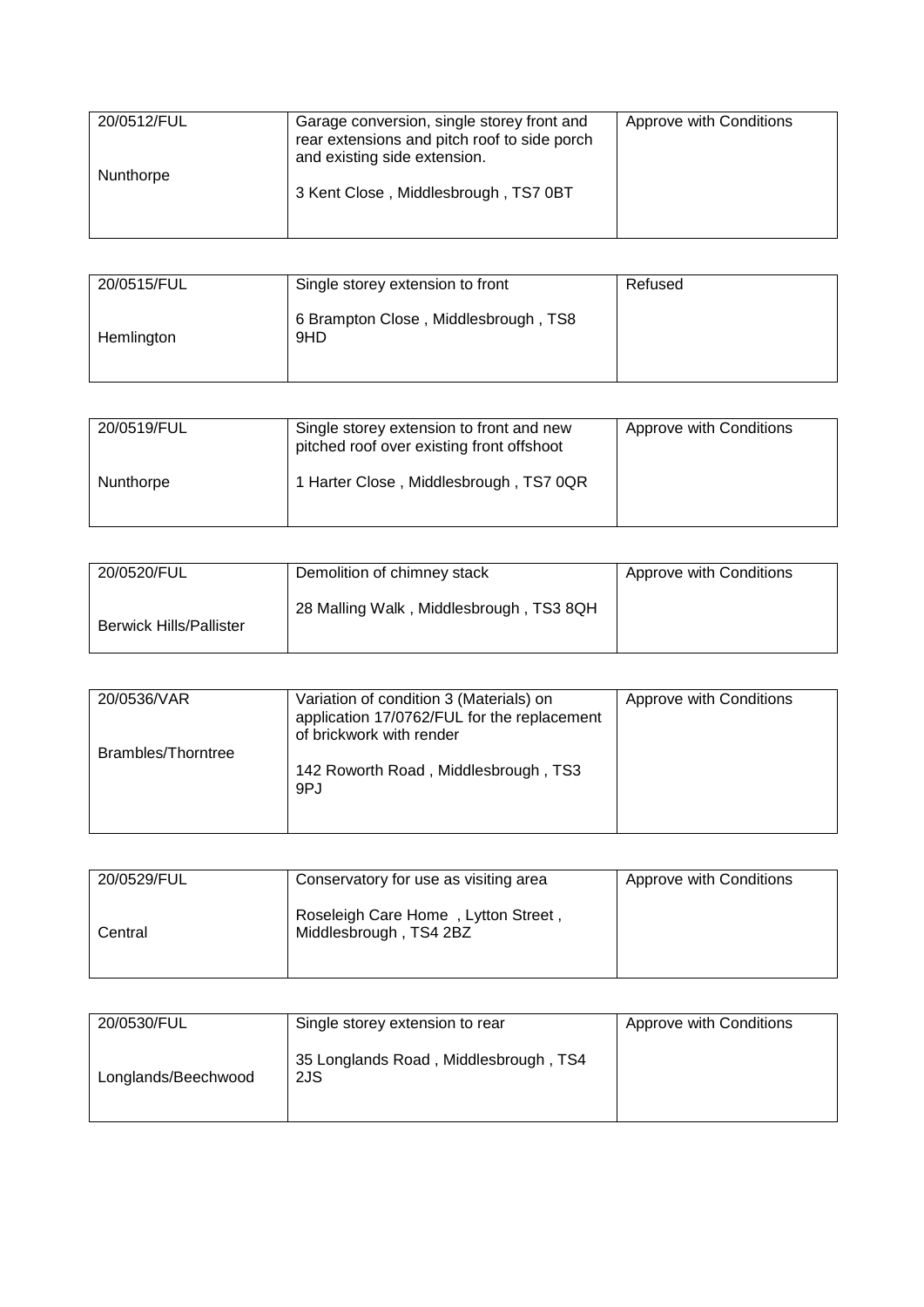| 20/0532/FUL | Dormer extensions to front and rear          | Refused |
|-------------|----------------------------------------------|---------|
| Kader       | 34 Carmel Gardens, Middlesbrough, TS5<br>8DX |         |

| 20/0541/FUL | Single storey infill extension to rear       | Approve with Conditions |
|-------------|----------------------------------------------|-------------------------|
| Central     | 150 Victoria Road, Middlesbrough, TS1<br>3HU |                         |

| 20/0542/FUL | Retrospective application for single storey<br>extension to rear | Approve with Conditions |
|-------------|------------------------------------------------------------------|-------------------------|
| Kader       | 33 Mainsforth Drive, Middlesbrough, TS5<br>8JZ                   |                         |

| 20/0547/ADV | 1no totem sign, 2no visitor parking signs, 1no<br>health and safety information sign, 5no<br>advertisement flags, 3no house type signs,<br>1no non-illuminated fascia sign and 4no<br>leader boards<br>Brookfield Woods Phase 2, Land At Stainsby<br>Hall Farm, Middlesbrough | Approve with Conditions |
|-------------|-------------------------------------------------------------------------------------------------------------------------------------------------------------------------------------------------------------------------------------------------------------------------------|-------------------------|

| 20/0550/TELPN | Prior notification for the erection of 20m high<br>telecom mast with associated equipment | <b>Prior Notification Not</b><br>Required/No Obj |
|---------------|-------------------------------------------------------------------------------------------|--------------------------------------------------|
| Avresome      | Weatherhead Avenue, Middlesbrough, TS5<br>4JY                                             |                                                  |

| 20/0551/FUL | Single storey extension to front with attached<br>garage to side and single storey extension to<br>rear (demolition of existing detached garage) | Approve with Conditions |
|-------------|--------------------------------------------------------------------------------------------------------------------------------------------------|-------------------------|
| Trimdon     | 114 Hesleden Avenue, Middlesbrough, TS5<br>8RS                                                                                                   |                         |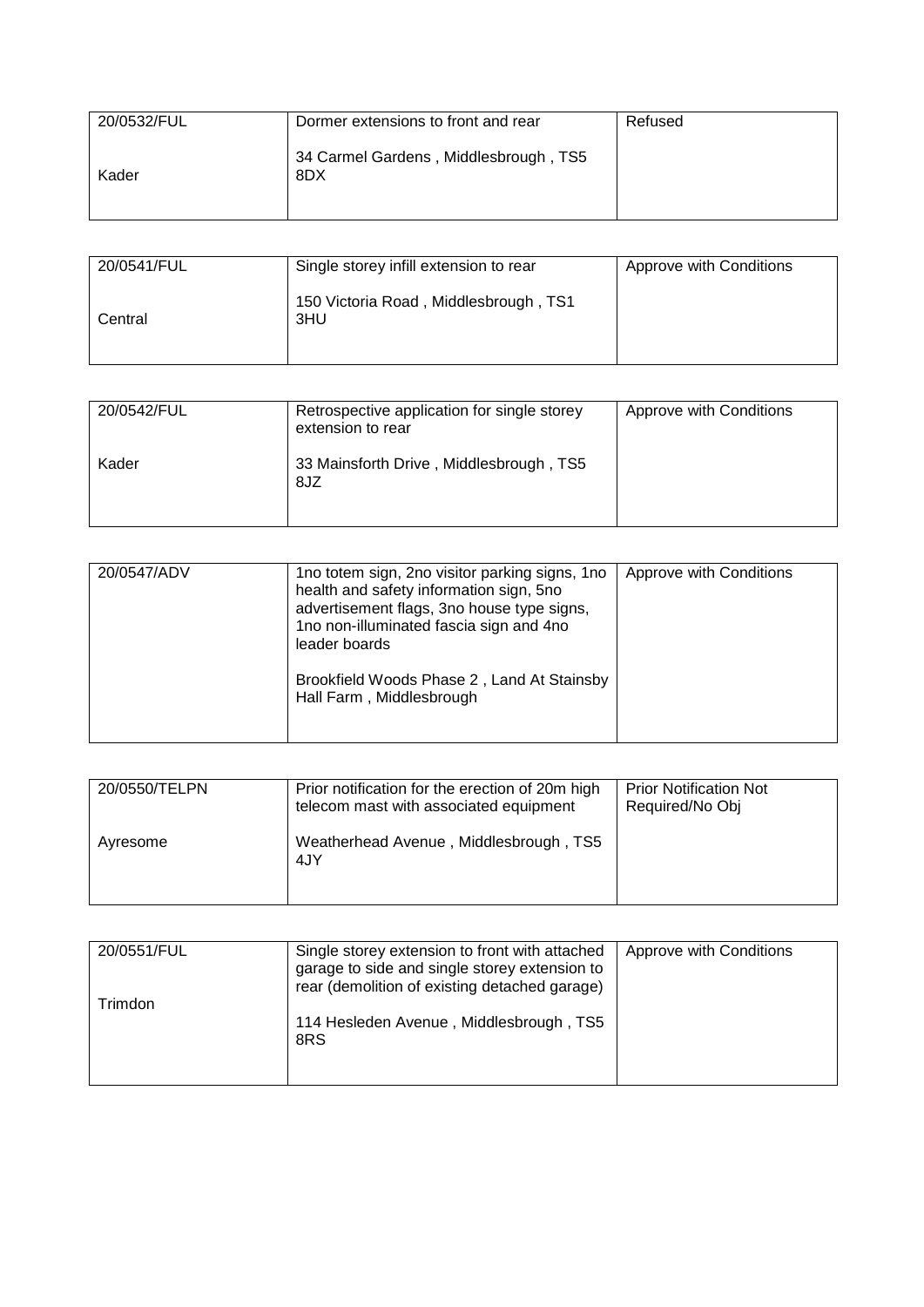| 20/0553/TPO   | Thinning and reduction of 2no Oak trees in<br>rear garden | Approve |
|---------------|-----------------------------------------------------------|---------|
| Coulby Newham | 17 Chervil, Middlesbrough, TS8 0GB                        |         |

| 20/0554/FUL | Replacement front entrance door and frame | Approve with Conditions |
|-------------|-------------------------------------------|-------------------------|
| Park        | 24 Limes Road, Middlesbrough, TS5 6RQ     |                         |

| 20/0555/FUL | Replacement front entrance door and frame | Approve with Conditions |
|-------------|-------------------------------------------|-------------------------|
| Park        | 12 Limes Road, Middlesbrough, TS5 6RQ     |                         |

| 20/0559/FUL | Replacement shared drive to front     | Approve with Conditions |
|-------------|---------------------------------------|-------------------------|
| Linthorpe   | 16 Reeth Road, Middlesbrough, TS5 5HJ |                         |

| 20/0561/PNH         | Single storey extension at rear         | <b>Prior Notification Not</b><br>Required/No Obj |
|---------------------|-----------------------------------------|--------------------------------------------------|
| Longlands/Beechwood | 12 Ainderby Way, Middlesbrough, TS4 3BY |                                                  |

| 20/0562/FUL        | Timber summerhouse in rear garden            | Approve with Conditions |
|--------------------|----------------------------------------------|-------------------------|
| <b>Marton West</b> | 21 Rosemoor Close, Middlesbrough, TS7<br>8LQ |                         |

| 20/0567/FUL | Single storey extension to side and rear and<br>front bay window | Approve with Conditions |
|-------------|------------------------------------------------------------------|-------------------------|
| Nunthorpe   | 44 High Gill Road, Middlesbrough, TS7 0EA                        |                         |

| 20/0569/FUL | Replacement windows to side elevation         | Approve with Conditions |
|-------------|-----------------------------------------------|-------------------------|
| Park        | 13 Phillips Avenue, Middlesbrough, TS5<br>5PS |                         |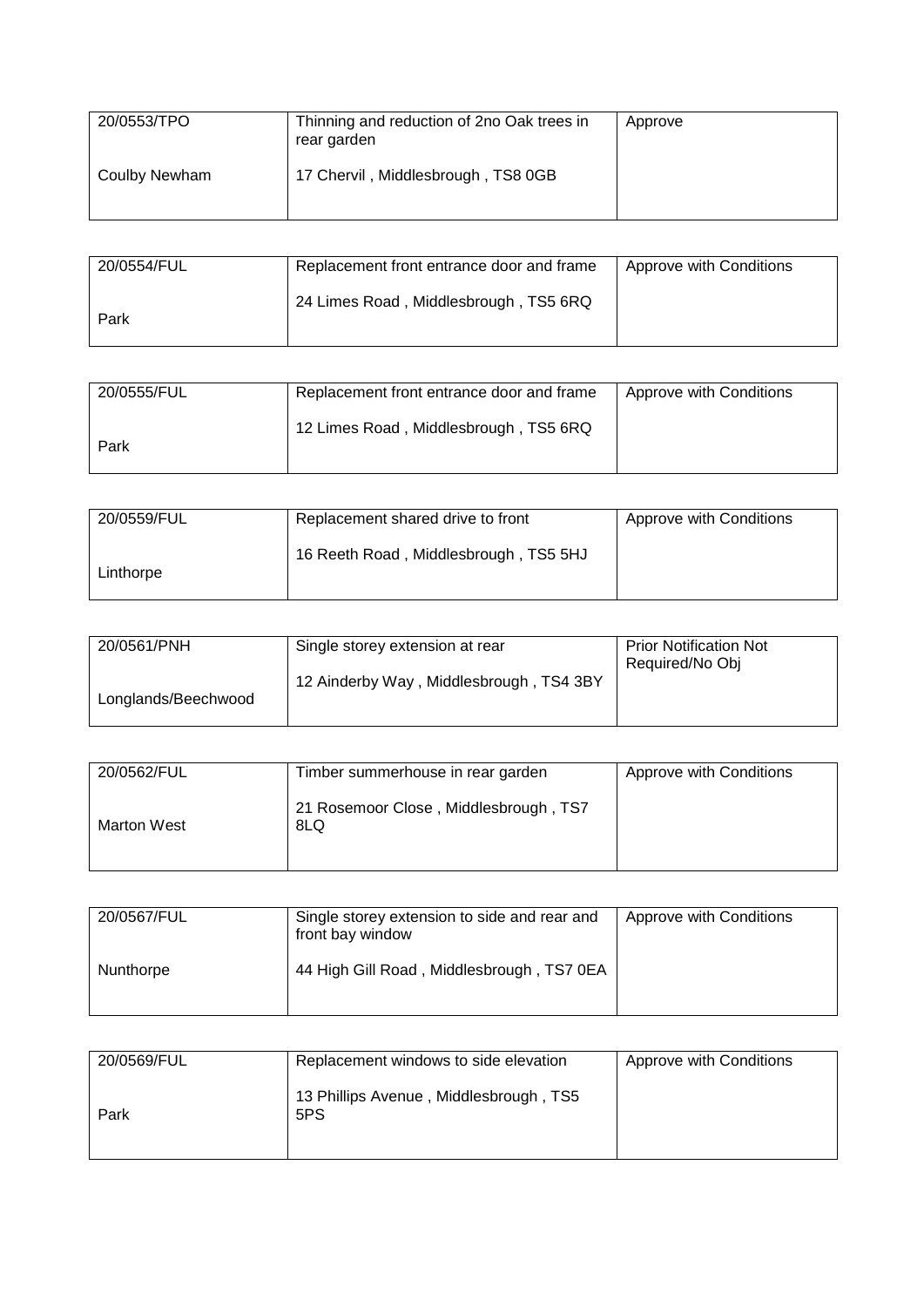| 20/0571/FUL | Erection of detached garage             | Approve with Conditions |
|-------------|-----------------------------------------|-------------------------|
| Acklam      | 311 Acklam Road, Middlesbrough, TS5 7EL |                         |

| 20/0572/FUL | Re-roofing of dwelling                      | Approve with Conditions |
|-------------|---------------------------------------------|-------------------------|
| Park        | 20 Claude Avenue, Middlesbrough, TS5<br>5PT |                         |

| 20/0576/FUL | Single storey extensions to rear and two<br>storey/part first floor extension to side | Approve with Conditions |
|-------------|---------------------------------------------------------------------------------------|-------------------------|
| Nunthorpe   | 9 Nunthorpe Gardens, Middlesbrough, TS7<br>0GA                                        |                         |

| 20/0577/DIS | Discharge of condition no 8 (Boundary<br>Treatment) on planning application | <b>Full Discharge Conditions</b> |
|-------------|-----------------------------------------------------------------------------|----------------------------------|
|             | 19/0203/FUL                                                                 |                                  |
| Central     |                                                                             |                                  |
|             | Land Off Sussex Street And Gosford Street,<br>Middlesbrough,                |                                  |
|             |                                                                             |                                  |

| 20/0580/COU | Retrospective change of use from offices to<br>use for educational purposes | Approve with Conditions |
|-------------|-----------------------------------------------------------------------------|-------------------------|
| Central     | Kings Building, 93 Borough Road,<br>Middlesbrough, TS1 3AA                  |                         |

| 20/0581/ADV | Installation of 3no non-illuminated fascia<br>signs        | Approve with Conditions |
|-------------|------------------------------------------------------------|-------------------------|
| Central     | Kings Building, 93 Borough Road,<br>Middlesbrough, TS1 3AA |                         |

| 20/0584/FUL | Detached sunroom for visitor use                              | Approve with Conditions |
|-------------|---------------------------------------------------------------|-------------------------|
| Nunthorpe   | Nunthorpe Hall, Old Stokesley Road,<br>Middlesbrough, TS7 0NP |                         |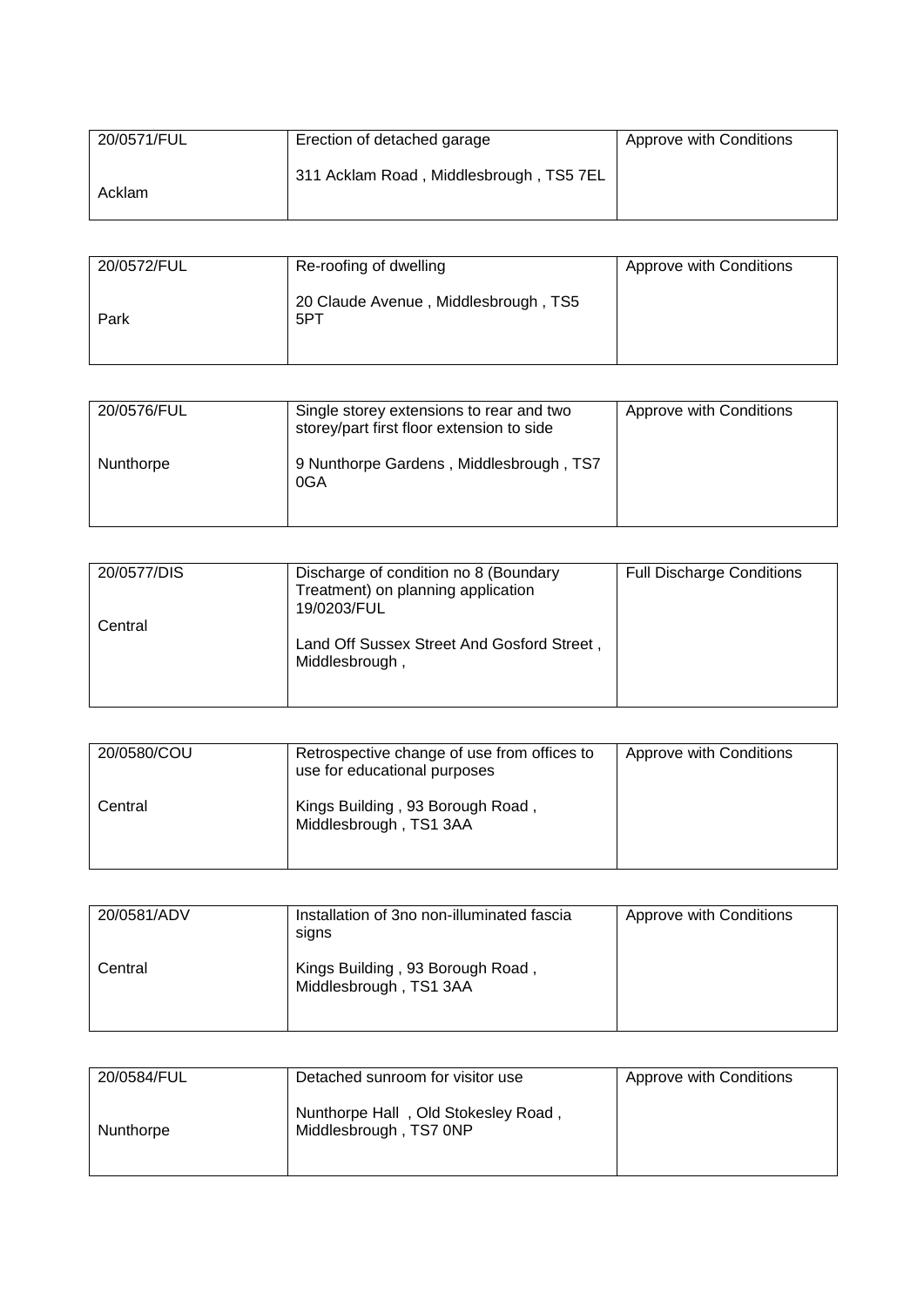| 20/0585/LBC | Detached sunroom for visitor use                              | Approve with Conditions |
|-------------|---------------------------------------------------------------|-------------------------|
| Nunthorpe   | Nunthorpe Hall, Old Stokesley Road,<br>Middlesbrough, TS7 0NP |                         |

| 20/0587/FUL   | Single storey extension to rear     | Approve with Conditions |
|---------------|-------------------------------------|-------------------------|
| Coulby Newham | 17 Woodrush, Middlesbrough, TS8 0XB |                         |

| 20/0593/FUL | Retrospective external alterations to<br>conservatory including new flat roof design<br>with glazed lantern above | Approve with Conditions |
|-------------|-------------------------------------------------------------------------------------------------------------------|-------------------------|
| Trimdon     | 49 Sedgefield Road, Middlesbrough, TS5<br>8JN                                                                     |                         |

| 20/0600/ADV   | 1no internally illuminated fascia sign, 1no<br>internally illuminated double sided projecting<br>sign and vinyl lettering to glazing | Approve with Conditions |
|---------------|--------------------------------------------------------------------------------------------------------------------------------------|-------------------------|
| North Ormesby | 34 - 38 King's Road, Middlesbrough, TS3<br>6NF                                                                                       |                         |

| 20/0603/FUL | Single storey extension to rear to replace<br>existing conservatory | Approve with Conditions |
|-------------|---------------------------------------------------------------------|-------------------------|
| Acklam      | 38 Glenfield Drive, Middlesbrough, TS5 7PX                          |                         |

| 20/0606/AMD           | Non material amendment to planning<br>application 19/0092/FUL to reduce overall<br>height | Approve with Conditions |
|-----------------------|-------------------------------------------------------------------------------------------|-------------------------|
| Stainton And Thornton | 43 Cedar Drive, Middlesbrough, TS8 9BY                                                    |                         |

| 20/0613/FUL | Single storey extension at rear (Demolition of<br>existing sun room) | Approve with Conditions |
|-------------|----------------------------------------------------------------------|-------------------------|
| Ladgate     | 545 Marton Road, Middlesbrough, TS4 3SB                              |                         |